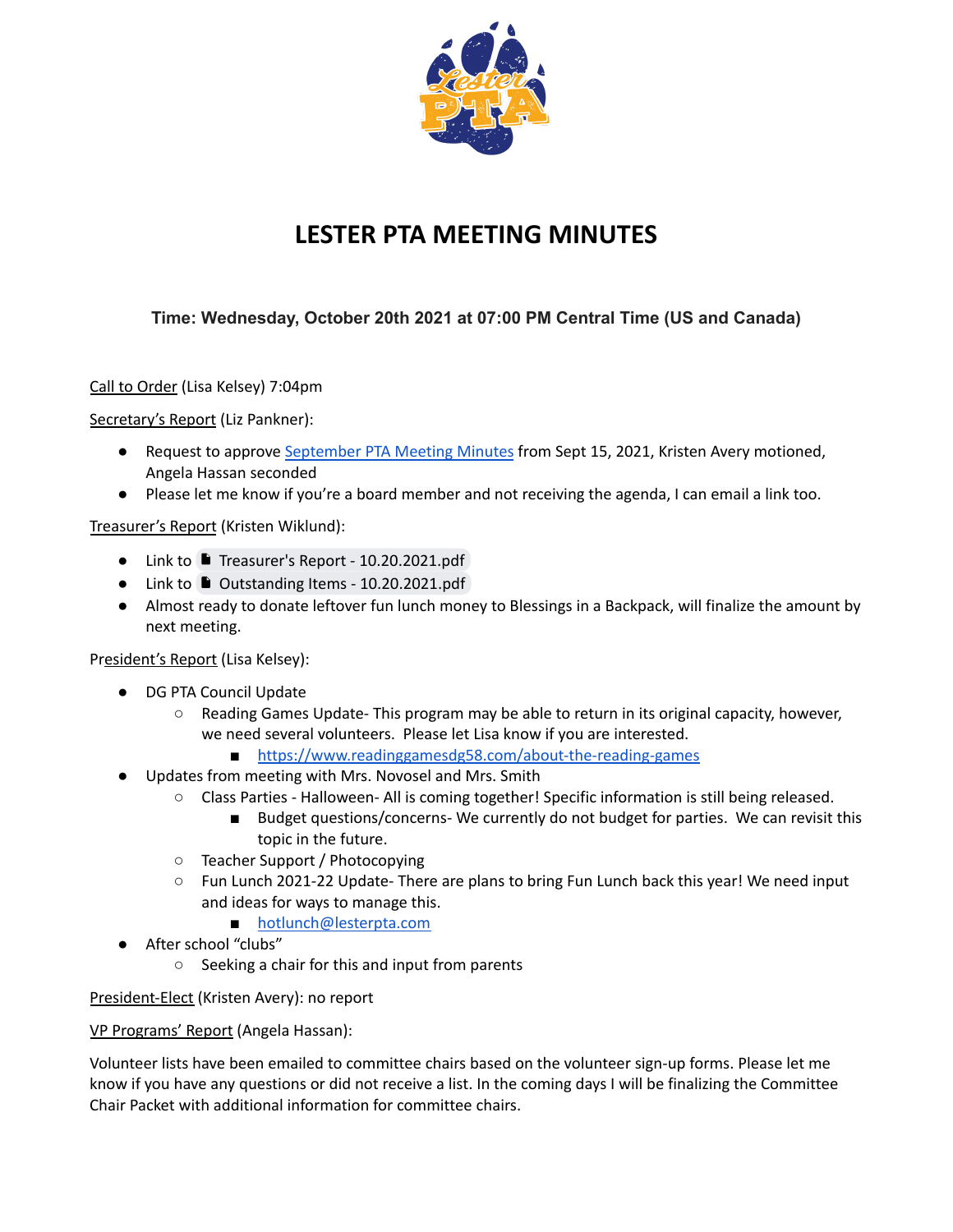

## VP Fundraising Report (Erin Montana & Julie Jurek):

The Home Run Inn Take and Bake Fundraiser is doing well. You have until Sunday (24th) to order pizzas and salads. Pick up will be outside Lester Friday 10/29 between 3:00-4:00 pm.

We are looking for 3 volunteers to come from 2:45-3:45 to help distribute the food. Sign up here:

<https://www.signupgenius.com/go/30e094eaeac2ca3f49-home1>

- Fun Run (Jennie Fabianski & Julie Jurek): no report
- Winter Fundraiser (Kristen Avery & Kara Gordon): no new report
- Other fundraising:

VP Communications Report (Julia Mazurek & Jennifer Gawel):

- A PTA website overhaul is underway. Stay tuned on other PTA communication channels for updates!
- PTA Facebook Page any requests to join must answer questions to ensure our group is comprised only of Lester parents/teachers. No responses to the questions will result in declined request.

E-blast (Jessica Chase): no update

VP Membership (Sara Schad): 115 members this year (so far!), raffle prizes to come for members who signed up by the Oct. 1st deadline

Principal's Report (Katie Novosel and Laurie Smith):

- Fun Run-So much fun!
- Conferences- Thank you for providing dinner from City BBQ
- Spiritwear- On it's way, supply issues, notice will go out in Lester living when shipped
- Scheduled Visitors- educationally relevant, working through the guidance. More in-person events!
- Instructional Leadership Team School Improvement Efforts
- Lunch Supervisors SPREAD THE WORD!! We are still short
- Reminders:
	- No School Friday the 22nd.
	- Picture retakes on Tuesday the 26th.
	- Keep an eye out for halloween details (parties, parade) via the newsletter

Teachers' Report : (5th grade team)

- Thank you for providing dinner on conference night!
- favor ideas: pencils, erasers, functional items.

## Committee Reports:

- Birthday Bulletin Board (Karissa Campione) going strong!
- Fall/Spring Book Fair (Wendy Grdina)
	- Fall book fair dates being worked out with school librarian. Will be online with Anderson's Books.
- Fit Boys Club (Jen Gawel)